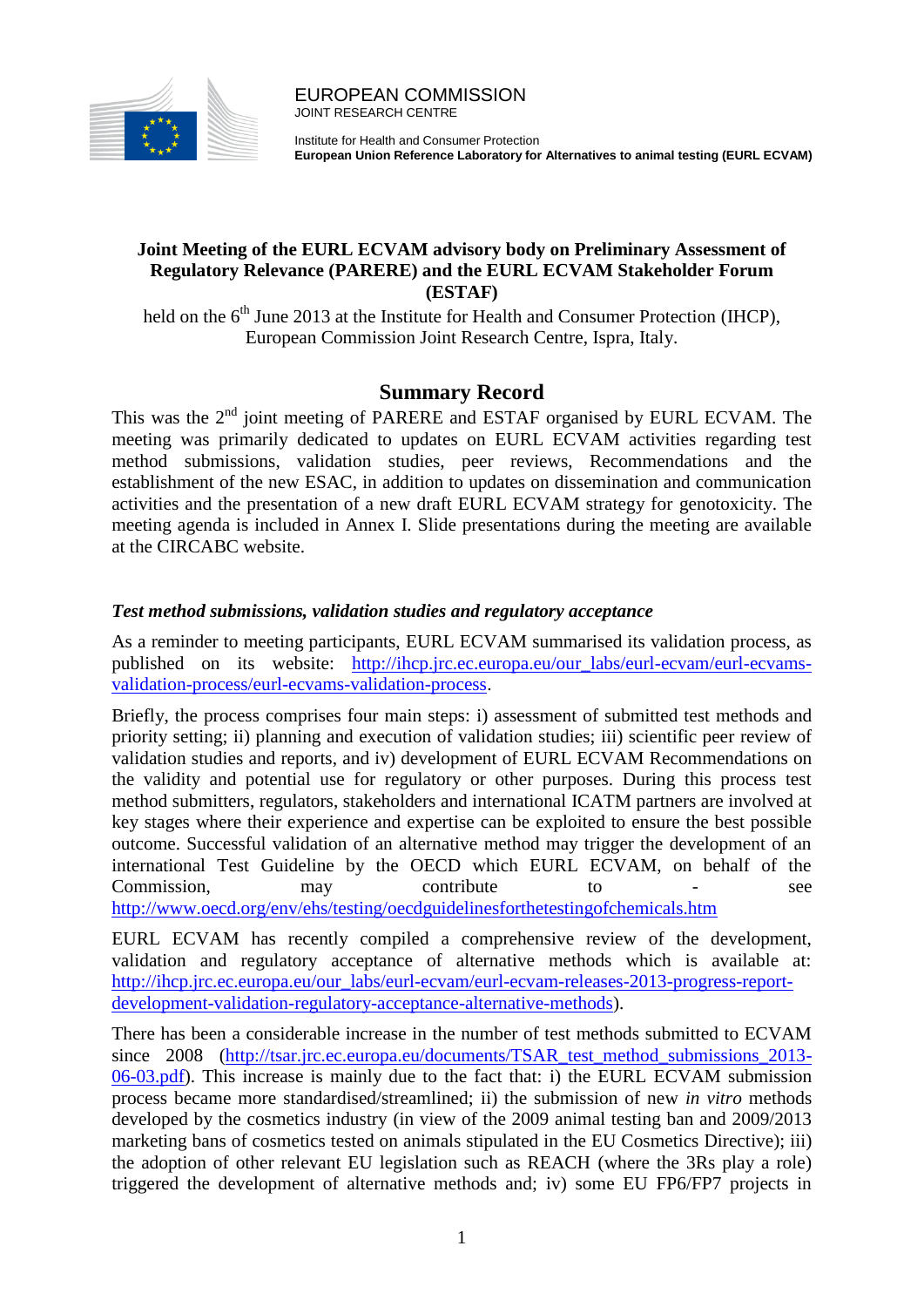which *in vitro* methods had been developed (*e.g.* ReProTect and Sens-it-iv) came to an end and some of the developed methods became available.

Validation studies coordinated by EURL ECVAM are currently on-going in the areas of toxicokinetics, eye irritation and endocrine disruption. It is expected that these studies will end during 2013 and that the ESAC peer review process will start in Q4 of 2013 (or early 2014). EURL ECVAM has recently launched a new validation project aimed at establishing performance standards for Androgen Receptor Transactivation Assays (ARTA) which will hopefully lead to the development of a performance-based Test Guideline at OECD.

In the future, EURL ECVAM-coordinated validation studies which involve a ring trial will select test facilities from the newly established EU Network of Laboratories for the Validation of Alternative Methods (EU-NETVAL see [http://ihcp.jrc.ec.europa.eu/our\\_labs/eurl-ecvam/eu-netval\)](http://ihcp.jrc.ec.europa.eu/our_labs/eurl-ecvam/eu-netval). EU-NETVAL has been set up by EURL ECVAM in the framework of Directive 2010/63/EU which requires that Member States identify suitable laboratories to support validation projects.

With regard to the recent OECD projects either led by EC/EURL ECVAM or for which EURL ECVAM has carried out validation studies on behalf of the OECD, they were all adopted by the WNT apart from the Syrian Hamster Cell Transformation Assay (SHE CTA) and the Cytosensor Microphysiometer (CM) which are still under discussion within the OECD WNT. All this information and more can be found in the recent EURL ECVAM progress report on the development, validation and regulatory acceptance of alternative methods (2010-2013) available for download at: [http://ihcp.jrc.ec.europa.eu/our\\_labs/eurl](http://ihcp.jrc.ec.europa.eu/our_labs/eurl-ecvam/eurl-ecvam-releases-2013-progress-report-development-validation-regulatory-acceptance-alternative-methods)[ecvam/eurl-ecvam-releases-2013-progress-report-development-validation-regulatory](http://ihcp.jrc.ec.europa.eu/our_labs/eurl-ecvam/eurl-ecvam-releases-2013-progress-report-development-validation-regulatory-acceptance-alternative-methods)[acceptance-alternative-methods](http://ihcp.jrc.ec.europa.eu/our_labs/eurl-ecvam/eurl-ecvam-releases-2013-progress-report-development-validation-regulatory-acceptance-alternative-methods)

# *EURL ECVAM Recommendations, ESAC peer reviews and establishment of the new ESAC*

EURL ECVAM presented an update on its Recommendation, upcoming ESAC (ECVAM Scientific Advisory Committee) peer reviews and the renewal of the ESAC

#### *EURL ECVAM Recommendations*

Formal EURL ECVAM Recommendations on test methods are a relatively new product of EURL ECVAM and constitute the formal endpoint of ECVAM's validation process. EURL ECVAM Recommendations communicate the validation status of test methods evaluated by EURL ECVAM by outlining; i) the scientific design of test methods and the biological/toxicological information they generate (which may be useful also in a variety of contexts, *i.e.* beyond the health effect the method is primarily intended to address); ii) key performance characteristics (reliability, limitations, biological/predictive relevance), iii) potential use for standardised applications in a regulatory context and for research applications (including reference to the protocol published in EURL ECVAM's DB-ALM database). Recommendations also suggest possible follow-up activities in view of closing knowledge gaps.

EURL ECVAM Recommendations are initially developed on the basis of ESAC opinions (resulting from ESAC scientific peer reviews) and in-house scientific expertise. Importantly however, the development of the Recommendations involves consultation rounds with EU regulators (MS level, Commission DGs and agencies (ECHA, EFSA, EMA)) via PARERE, with stakeholders via ESTAF and with international validation partner organisations and regulators via the ICATM collaboration. EURL ECVAM stressed that the involvement of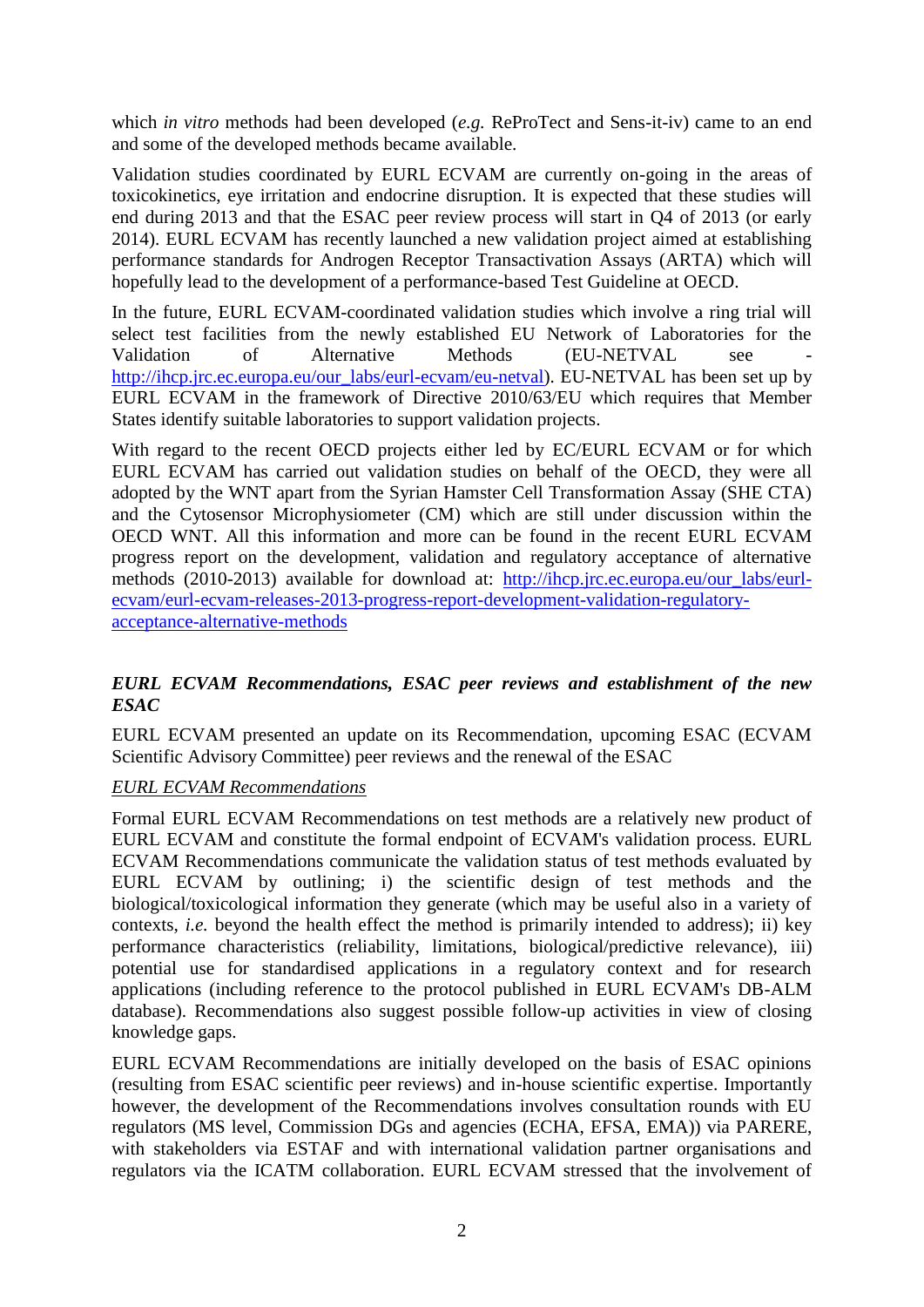regulators and stakeholders is intended to lead to a consolidated view on the usability of test methods before the actual formal acceptance process starts. This is expected to facilitate and expedite the acceptance and recognition of the EURL ECVAM recommended test methods for regulatory and other purposes - both on EU and international level.

EURL ECVAM Recommendations are published as JRC Scientific and Policy Reports online at the "EU bookshop" (publications from the European institutions: [https://bookshop.europa.eu/en/home/\)](https://bookshop.europa.eu/en/home/) and EURL ECVAM's website [\(http://ihcp.jrc.ec.europa.eu/our\\_labs/eurl-ecvam/eurl-ecvam-recommendations\)](http://ihcp.jrc.ec.europa.eu/our_labs/eurl-ecvam/eurl-ecvam-recommendations).

Currently, two EURL ECVAM Recommendations are undergoing consultation with PARERE, ESTAF and ICATM:

- on the Direct Peptide Reactivity (DPRA) Assay to support the assessment of skin sensitisation potential of chemicals
- on the BHAS 42 Cell Transformation Assay (CTA) to support carcinogenicity assessment of chemicals

Recommendations on the KeratinoSens<sup>TM</sup> test method (skin sensitisation) and the Zebrafish Embryo Toxicity Test (acute fish toxicity) will be forwarded for comments by PARERE, ESTAF and ICATM in the coming months.

# *ESAC peer reviews*

The publication of four further EURL ECVAM Recommendations is foreseen for 2014, summarising test methods for skin sensitisation, endocrine disruption, toxicokinetics/biotransformation and eye irritation. The validation studies are currently being finalised and the ESAC peer review will take place in autumn 2013 (sensitisation method) and first two quarters of 2014 (the remaining three methods). In this context, EURL ECVAM also provided a short overview of the ESAC peer review process and the nature of advice requested from ESAC. This concerns advice on; i) validation studies, ii) on EURL ECVAM strategies, and iii) on the assessment of the similarity of putative similar methods seeking validation on the basis of performance standards.

#### *Renewal of ESAC (ECVAM Scientific Advisory Committee)*

The ESAC Rules of procedure foresee a three-year term for ESAC members. As the last ESAC had been formed in 2009, renewal of the Committee was due in 2012/2013. Following an open call for applications published from November 2012 to January 2013, 85 applications of experts from 21 countries (EU and outside EU) had been received. These were evaluated by a Selection Committee including two external neutral reviewers with regard to the eligibility and aptitude of the candidates. 15 experts will be appointed at the first ESAC meeting on 18/19 June following completion of the necessary administrative requirements (*i.e.* furnishing of declarations of interests, confidentiality and commitment). [Note: the new committee is now published on the EURL ECVAM website [\(http://ihcp.jrc.ec.europa.eu/our\\_labs/eurl-ecvam/scientific-advice-stakeholders](http://ihcp.jrc.ec.europa.eu/our_labs/eurl-ecvam/scientific-advice-stakeholders-networks/ecvam-scientific-advisory-committee-esac)[networks/ecvam-scientific-advisory-committee-esac\)](http://ihcp.jrc.ec.europa.eu/our_labs/eurl-ecvam/scientific-advice-stakeholders-networks/ecvam-scientific-advisory-committee-esac)]

# *EURL ECVAM strategy for genotoxicity*

EURL ECVAM presented for the first time a preliminary EURL ECVAM strategy for advancing the field of genotoxicity that either avoids or minimises the number of animals used. This strategic document is based on an EURL ECVAM assessment of the regulatory needs for this endpoint within different pieces of EU legislation where the generation of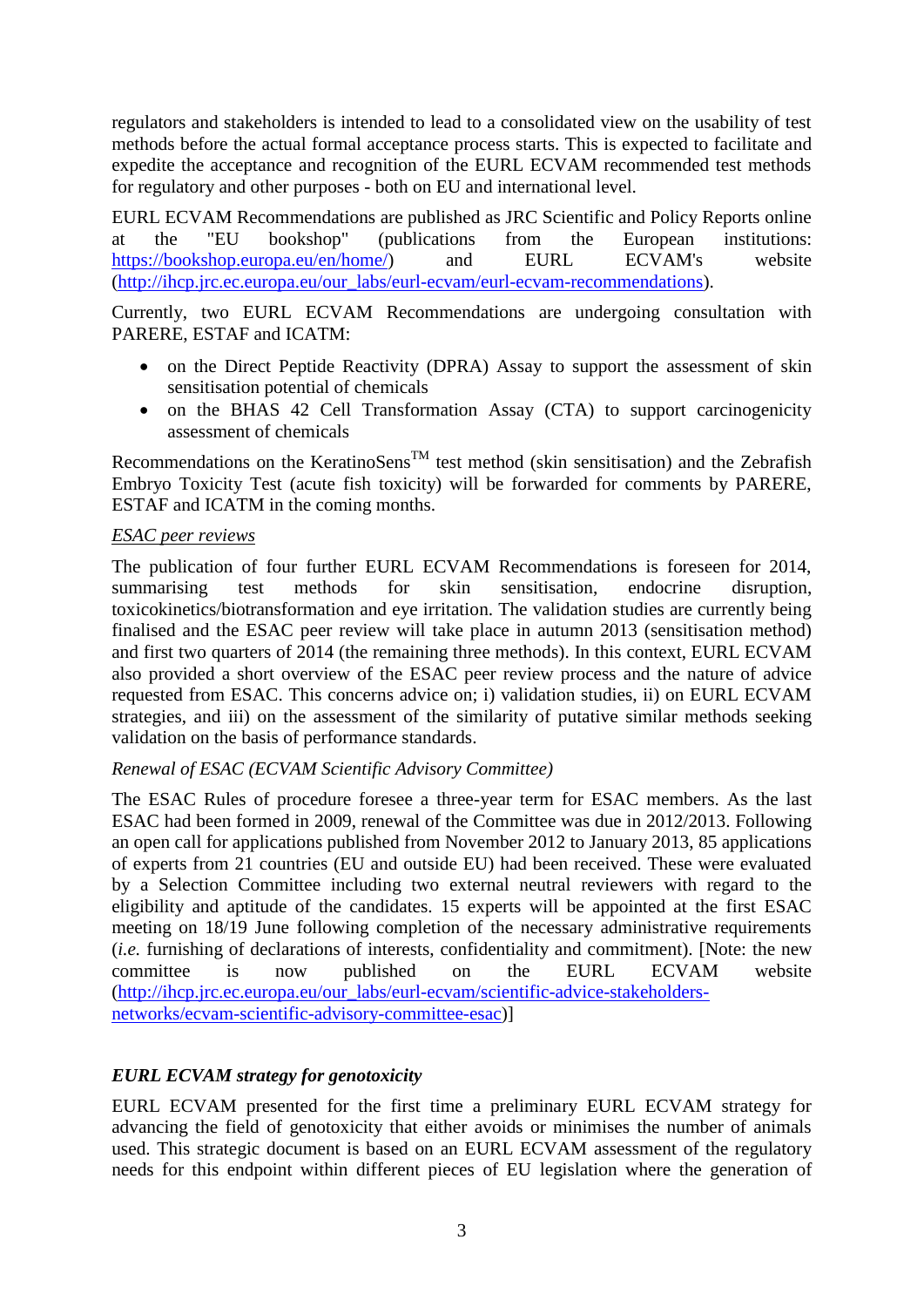genotoxicity information is a standard requirement. EURL ECVAM also reviewed the stateof-the-science and current international efforts in the field.

Although several *in vitro* tests are available at different stages of development and acceptance, they cannot at the moment be considered to fully replace animal tests needed to evaluate the safety of substances for genotoxicity. In light of this, EURL ECVAM proposes a pragmatic approach to improve the traditional genotoxicity testing paradigm that offers solutions in the short- and medium-term and that draws on the considerable experience of 40 years of regulatory toxicology testing in this area. In addition, it aims at providing a framework for prioritising the development and validation of new in vitro test methods. Completely new testing strategies may arise in the future, but this will depend on extensive investment in research and development in the longer term.

EURL ECVAM considers therefore that immediate efforts should be directed towards the overall improvement of the current testing strategy for better hazard and risk assessment approaches which uses fewer animals but which satisfies regulatory information requirements. Opportunities for improvement have been identified which aim to i) enhance the performance of the in vitro testing battery so that fewer in vivo follow up tests are necessary and ii) guide more intelligent *in vivo* follow-up testing to reduce unnecessary use of animals. The implementation of this approach will rely on the cooperation of EURL ECVAM with other initiatives and the coordinated contribution from various stakeholders.

In general, the proposed strategy was well received by PARERE and ESTAF members. EURL ECVAM invited members to provide further comments (in writing) on the draft document by the end of July 2013 in order to support its revision. The following specific feedback was noted:

- Better describe the possible role of new test methods within the proposed strategy.

- Consider site of contact in the development of new *in vitro* test models. For these assays, it will be crucial to characterise their metabolic capacity.

- Mention should be made of the fact that in the pharmaceutical sector, integration of endpoints in a single in vivo study has shown to lead to a reduction of up to two thirds in the number of animals used.

- For the assessment of pharmaceuticals, the CTA was not considered bringing any added value.

- Take advantage of the ICHS2 Genotoxicity Guideline revision to inform the EURL ECVAM strategy.

- Develop intelligent follow-up tests that target organs of interest. In particular, the development of an *in vivo* micronucleus test in intestinal cells was considered important by some workshop participants.

- ECHA is developing a revised guidance document on the use of transgenic animal tests and the *in vivo* comet assay.

- Training on data interpretation for regulatory purposes is needed.

- QSAR activities should be described that build on recent and current efforts.

- Prioritise the aims and objectives outlined in the strategy, if possible.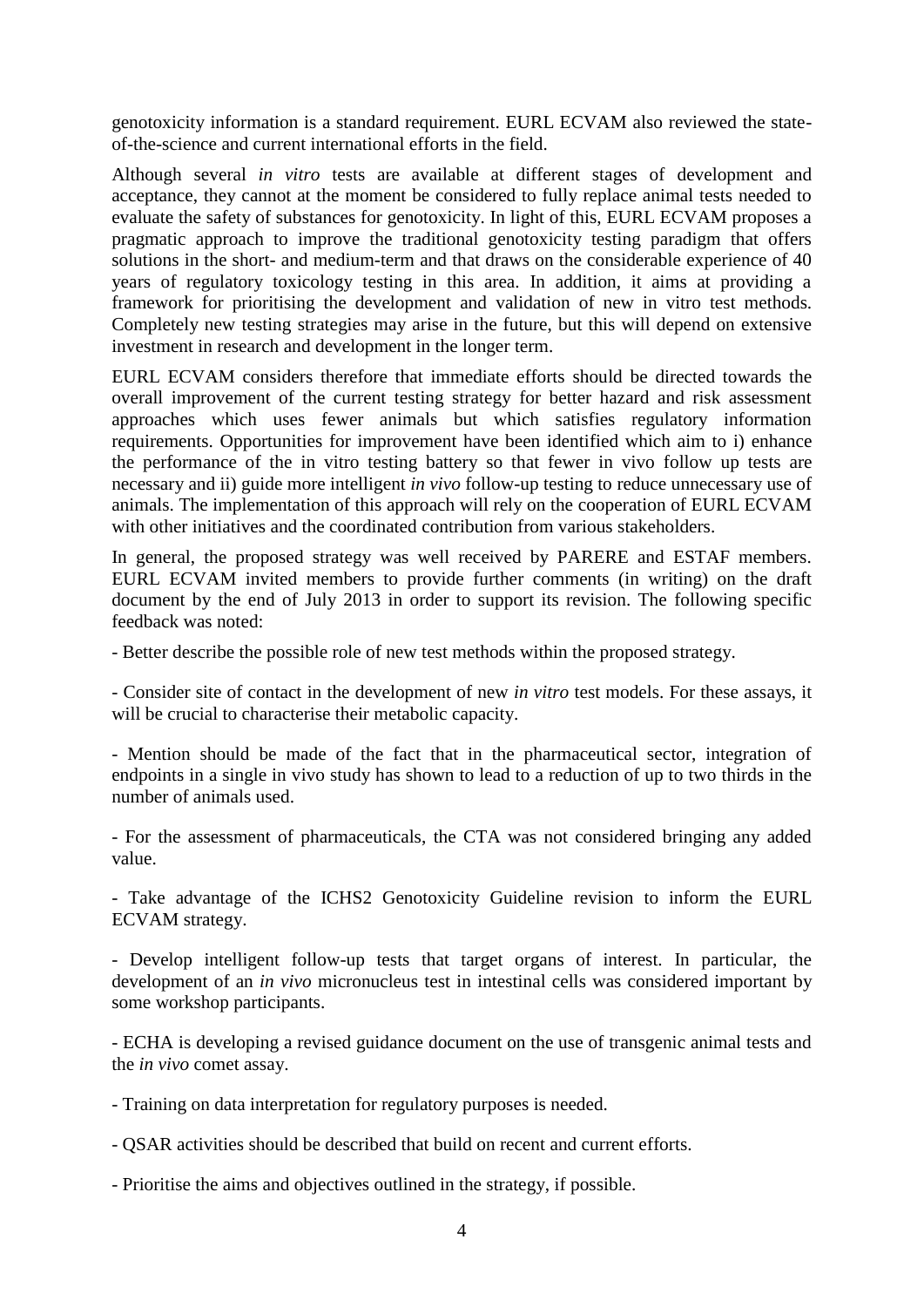# *ICATM*

The meeting participants were informed of the on-going collaborations within the International Collaboration on Alternative Test Methods (ICATM) and the next meeting that will be held in Seoul, Korea on 1-4 July 2013. At the meeting, preliminary discussions will be held on the Memorandum of Cooperation and how well it describes the actual on-going collaborations under the ICATM framework. A table that ICATM provides to the International Committee on Cosmetics Regulation (ICCR) in relation to the availability and regulatory acceptance of alternative methods for the assessment of cosmetic ingredients will be shared with PARERE and ESTAF (via the CIRCA BC site).

# *Dissemination activities of EURL ECVAM: Databases on Alternative Methods*

The main activities regarding the dissemination of information on advanced and alternative techniques via the operation of specialised databases included:

- *Data Base service on advanced and ALternative Methods (DB-ALM)* that provides comprehensive test method descriptions, including those that are linked to EURL ECVAM Recommendations. DB-ALM also provides an ideal repository for methods developed within EU integrated projects. It was pointed out that the service is continually gaining in popularity and current usage has exceeded twice the level recorded during the same period last year.

- *(Q)SAR Model Inventory* providing peer-reviewed and standardised QSAR model descriptions by using an internationally recognised reporting format that summarises their main characteristics. The system will be further improved during 2013 with a new search interface.

- *Tracking System for Alternative methods towards Regulatory acceptance (TSAR).* A first version is publicly available to provide summary details on methods undergoing validation and acceptance. EURL ECVAM is currently in the progress of refining and expanding TSAR to provide more comprehensive information and also to include details on methods being progressed by other validation bodies in ICATM.

- *ECVAM Search Guide*. Encouraged by the success of the first publication in 2012, the JRC will re-publish an updated version this July. Meeting participants were invited to send addresses of relevant contacts in their countries, such as ethical committees, authorities and university contacts to receive a copy directly from the EU Bookshop.

#### *Communication, website and news items*

The newly revamped EURL ECVAM website was presented [\(http://ihcp.jrc.ec.europa.eu/our\\_labs/eurl-ecvam\)](http://ihcp.jrc.ec.europa.eu/our_labs/eurl-ecvam). Regular news items inform the stakeholders and the general public about the most important activities and outcomes of ECVAM's work. In addition, since the beginning of the year EURL ECVAM posts its news on a social network platform (Twitter). Meeting participants were encouraged to get into the habit of visiting the EURL ECVAM website on a frequent basis to get the latest information. EURL ECVAM intends to refrain from sending emails to communicate such information. A new EURL ECVAM Web Manager has been recently appointed and thus PARERE and ESTAF members can expect further improvements and add-ons to the EURL ECVAM website. Suggestions on how PARERE and ESTAF information needs could be better addressed are always welcome.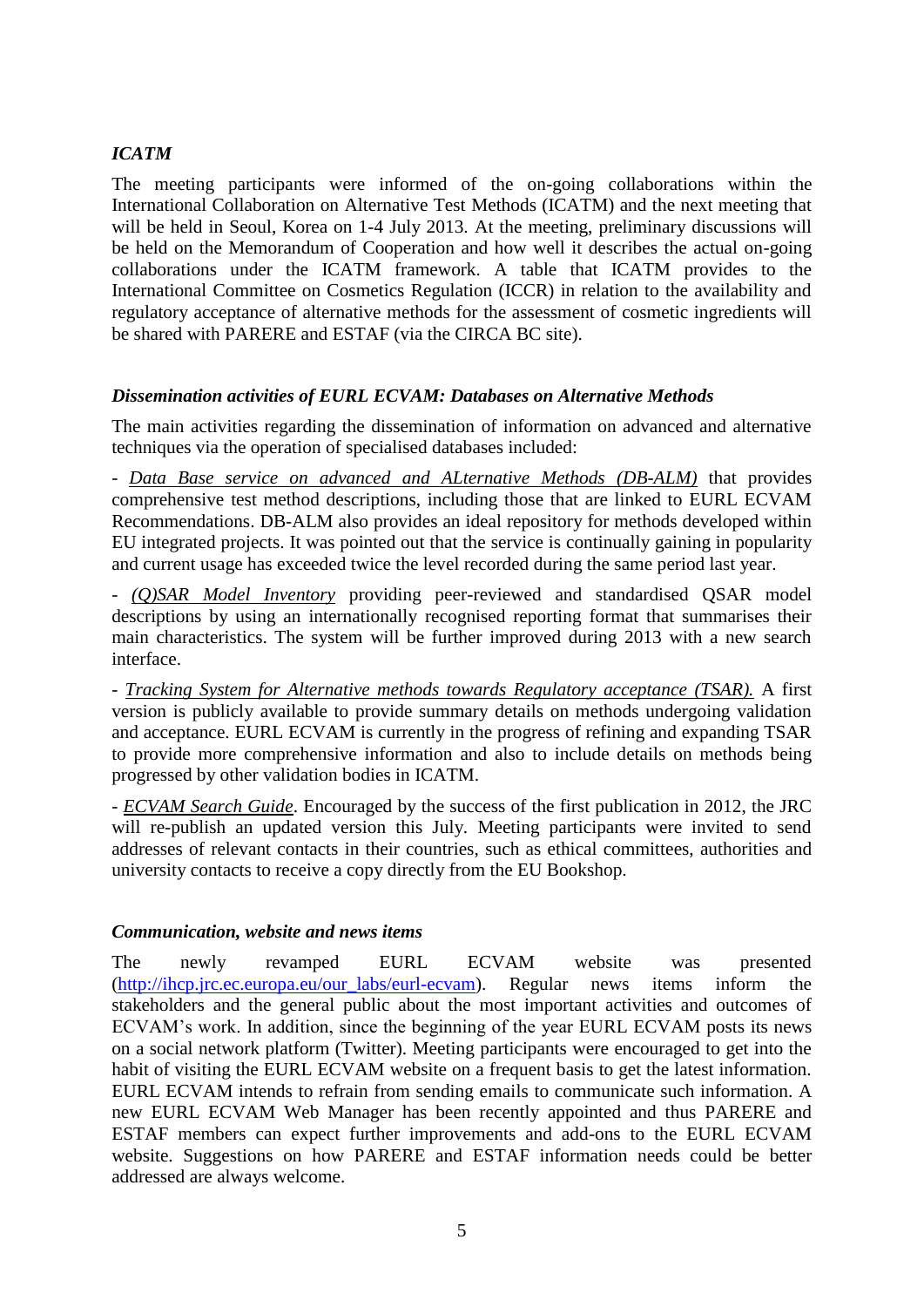# *Work plan, AOB*

The work plan for the coming 12-month period was presented (see Annex II) and updated versions will be posted regularly on the CIRCA BC website.

Some further clarification was sought regarding the handling of comments received by EURL ECVAM during consultation with PARERE and ESTAF. EURL ECVAM confirmed that since the last joint meeting in September 2012 it had made the following provisions, i) any comments received by members are immediately acknowledged by return (email), ii) a summary of important changes made to the draft Recommendation after the consultation round with ESTAF and PARERE is sent to all members at the time that the revised version is posted for public commenting, and iii) if any member of PARERE or ESTAF requires further clarification (in addition to the summary of changes already received) on handling of specific comments then they should contact EURL ECVAM so that the enquiry can be managed on a bilateral basis. Meeting participants agreed to go ahead with this approach for now with the option of revisiting the issue again at a later date if need be.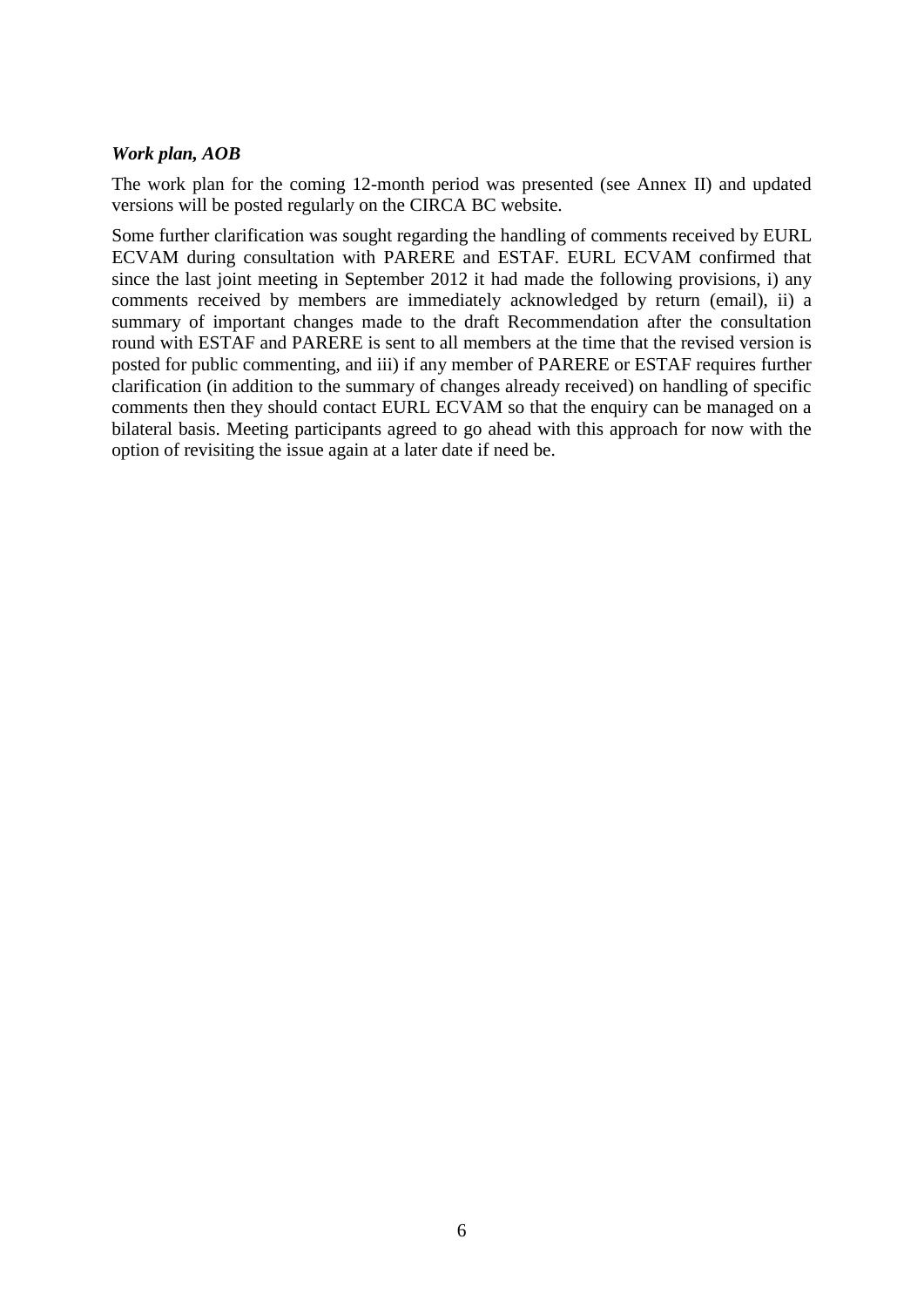#### Annex I **EXAMPLE REFERENCE LABORATORY FOR ALTERNATIVES TO ANIMAL TESTING (EURL ECOLAM)**

**PARERE & ESTAF**

**Meeting of the Preliminary Assessment of Regulatory Relevance (PARERE) and the ECVAM Stakeholder Forum (ESTAF) Networks Thursday, 6 June 2013 EC JRC, Ispra, Italy, Building 36/02**

# **Agenda PARERE & ESTAF Meeting 6 June 2013**

*(Version 17 May 2013)*

| <b>Time</b>     | Thursday, 6 June<br><b>Joint Meeting PARERE &amp; ESTAF</b>                                              |                           |
|-----------------|----------------------------------------------------------------------------------------------------------|---------------------------|
| $09:00 - 09:15$ | Welcome and Introduction (M. Whelan)                                                                     |                           |
| $09:15 - 10:00$ | Test method submissions, validation studies and regulatory<br>acceptance (V. Zuang)                      | Presentation   Discussion |
| $10:00 - 10:30$ | ESAC peer reviews & EURL ECVAM Recommendations.<br>Establishment of the new ESAC (C. Griesinger)         | Presentation   Discussion |
| $10:30 - 11:00$ | <b>Coffee Break</b>                                                                                      |                           |
| $11:00 - 11:45$ | Genotox Strategy Document (R. Corvi)                                                                     | Presentation   Discussion |
| $11:45 - 12:00$ | ICATM updates (P. Amcoff)                                                                                | Presentation   Discussion |
| $12:00 - 12:30$ | Dissemination: Databases on alternative methods (TSAR, DB-<br>ALM, QSAR) & Search Guide (A. Janusch Roi) | Presentation   Discussion |
| $12:30 - 12:45$ | Communication, website, news items (S. Belz)                                                             | Presentation   Discussion |
| $12:45 - 13:00$ | PARERE/ESTAF Work plan, AOB                                                                              | Presentation   Discussion |
| $13:00 - 14:00$ | <b>Buffet Lunch</b>                                                                                      |                           |